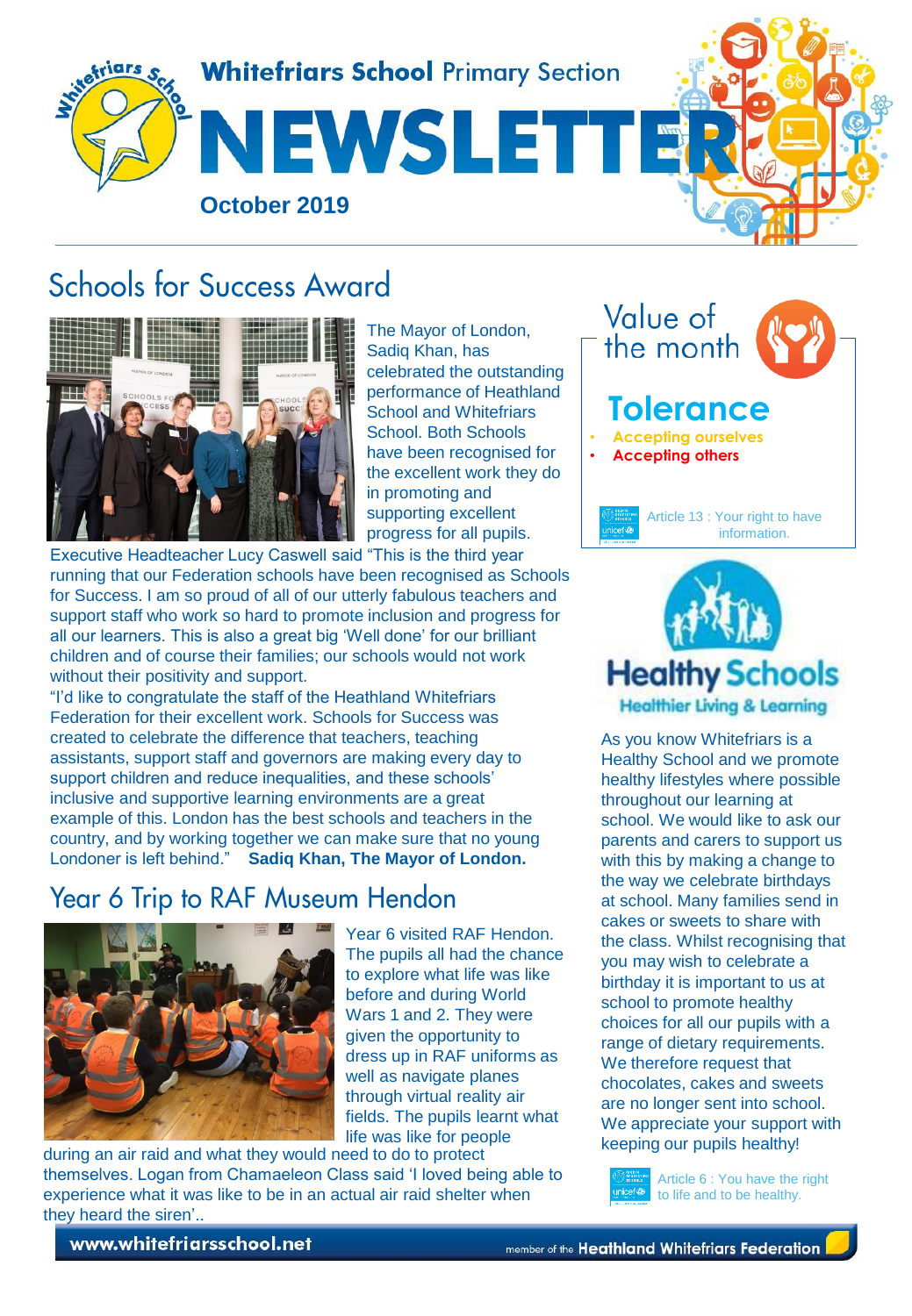

## **Year 1 Dinosaur Exhibition**



Year 1 had an amazing time showing visitors around their class museums. They had a Dinosaur Exhibition, which showed off all their incredible learning about how dinosaurs lived and became extinct. They also had an Early Humans Exhibition, which showed



their collection of early human tools and weapons along with their fabulous cave paintings. The children thoroughly enjoyed acting as tour guides and hope the other classes who visited had fun learning all about their topic, 'Why did dinosaurs and humans never meet?'

#### **Year 5 Victorian Day**



Article 28 : Your right to learn and go to school.



Year 5 were visited by a Victorian Headmaster who led traditional Victorian lessons including handwriting with a pen and ink and arithmetic. He also demonstrated some of the punishments that Victorian children had to endure! The children had the chance to handle artefacts and play with traditional toys such as boxing gloves and wooden spinning tops. It was a really interesting and informative day!







www.whitefriarsschool.net